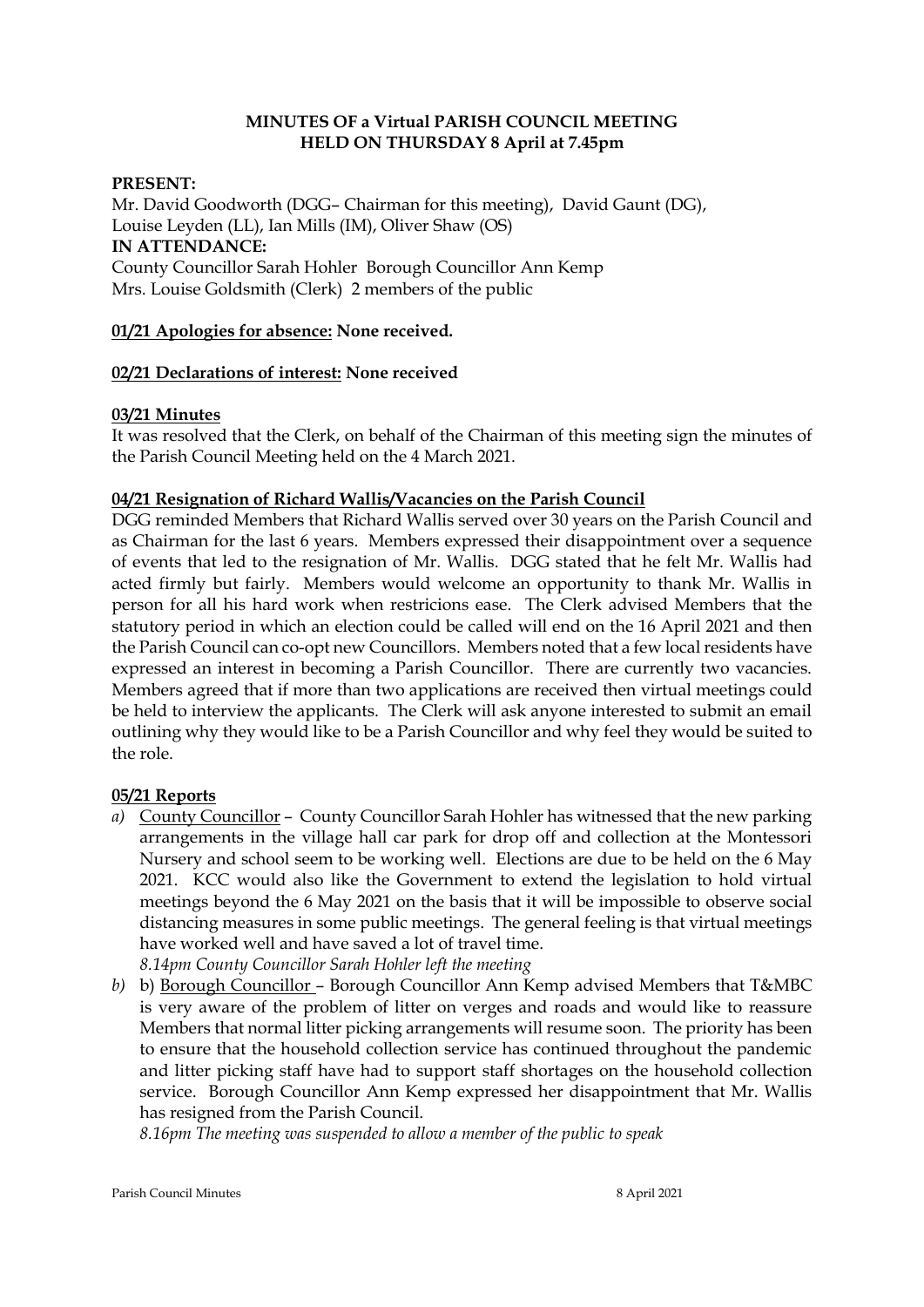A member of the public expressed concern about the number of diversion signs that have been left in the village. The Clerk explained that the Highways Steward is aware of the situation and that residents have also been reporting the issue.

*8:18pm the meeting resumed. Borough Councillor Ann Kemp left the meeting*

- *c)* Kent Police The Clerk reported that four BMW wheels were taken from inside a van parked in Church Lane, Trottiscliffe on the 12 March 2021. Theft from outbuildings continues to be a problem in the area.
- *d)* KALC Area Committee IM attended the meeting held on the 25 March 2021. Kent Police also reported that there has been an increase in theft from outbuildings along with an increase in investigations into illlegal puppy breeding in the area. There has also been a number of incidents involving quad bikes being driven on roads and private land. IM advised that grants are now available for residents to purchase CCTV to protect outbuildings. There has also been an increase in the amount of flytipping. KCC has launched a poster and radio campaign to encourage people to not fly tip. KALC would welcome an opportunity to include more green measures in the Local Plan if it is rejected by the Planning Inspectorate and has to be amended.
- *e)* JPCTCG DG toattend the meeting due to be held on 15 April 2021. DG has circulated an invitation to a virtual Southern Rail Information Evening to Members.
- *f)* Parish Partnership Panel No meeting held
- *g)* Trosley Liaison Group No meeting held.
- h) Village Hall Committee The Chairman of the Village Hall Committee attended the meeting and advised Members that the Committee hope to hold a free entry event on the recreation ground on the 17 July 2021. Local businesses will be invited to supply food and drink and entertainment. The Committee is planning to have a stand at the event where attendees will be encouraged to complete a survey to advise the Committee what events they would like held at the village. It is hoped to hold a panto again this year. The Committee has revamped the village hall facebook page with a new logo and graphics. Future projects include obtaining a WiFi connection for the village hall and a refurbishment of the roof and windows. The Chairman explained that the cost of installing solar panels has been prohibitive. The Committee has benefited from Government grants during the pandemic and has a healthy bank balance and will be looking to support the Church financially with their current project. The Committee is prepared to install and finance a fence at the front of the car park to complete the works and pay for the painting of the 'in' and 'out' markings on the tarmac. The drain at the back of the village hall has been overflowing and will need to be investigated. The Committee is due to hold a meeting next week.
- *i)* Tree Warden There was no report.
- j) Courts Committee Meeting There has been no meeting

# **06/21 Matters arising**

- a) T&MBC Call for Sites/Development of the Local Plan The Local Hearing is still suspended. T&MBC is expecting the Planning Inspectorate to reject the Local Plan. T&MBC intend to lodge an appeal to The Secretary of State if the Local Plan is rejected.
- b) Monthly Check of the Defibrillator The Clerk has carried out the monthly check.
- c) Review of parking in the village hall car park Members noted that the new system seems to be working well. LL kindly offered to replace the 'in' and 'out' signs with bigger signs for both exiting and entering the car park.
- d) Review of drainage DGG is looking to obtain a second quote for the works required to improve the drainage in the tennis club car park.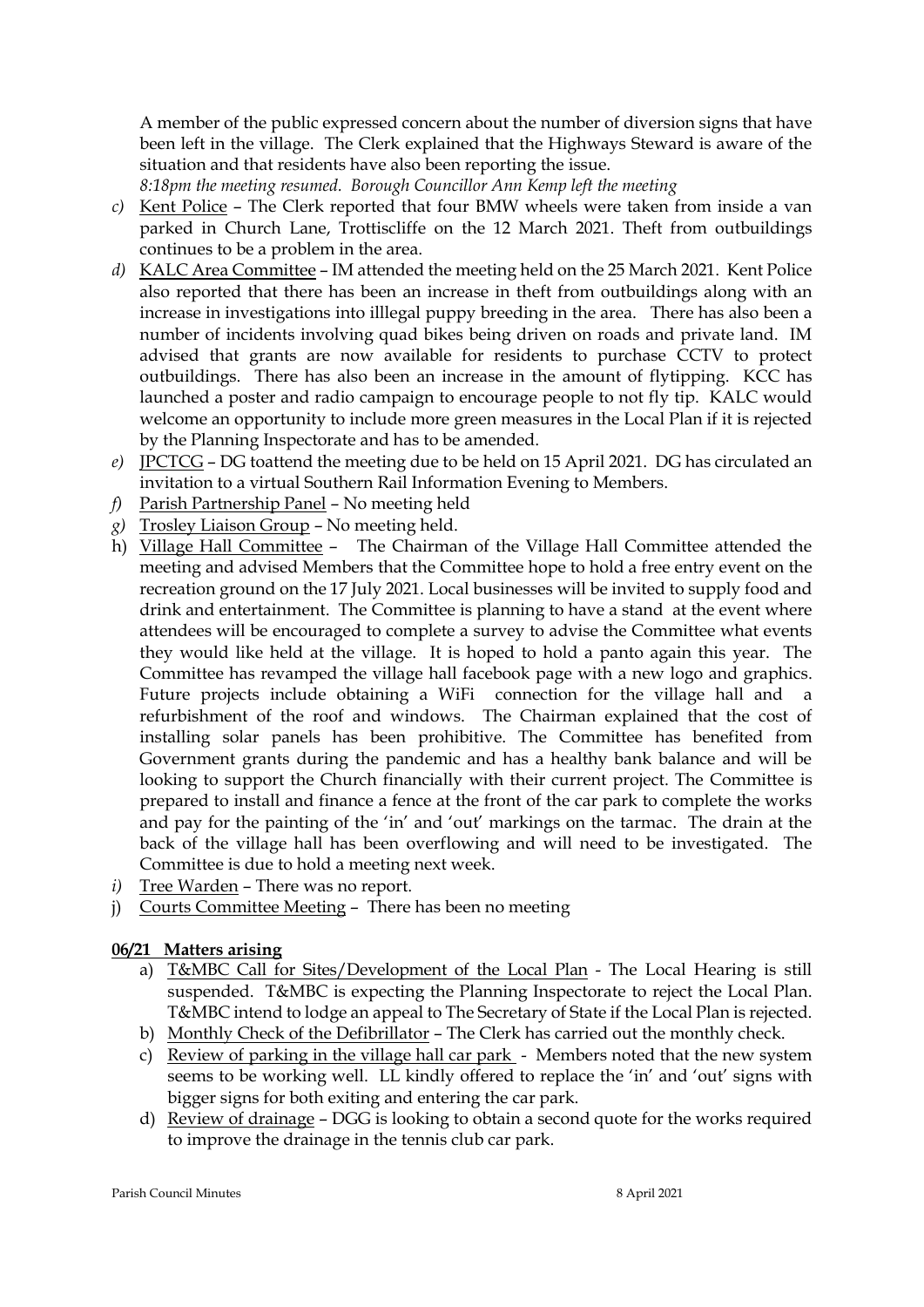#### **07/21 Finance & Policies**

a) Statement of payments to be made and income received

| <b>National Savings Account:</b> | £1,718.56  |
|----------------------------------|------------|
| Nat West TPC TCC Account:        | £12,069.09 |
| Nat West TPC Reserve Account:    | £ 8,308.56 |
| Nat West TPC Current Account     | £ 198.17   |

#### **Receipts:** None

| Supplier            | Description               | <b>Cheque Number</b> | Amount    |
|---------------------|---------------------------|----------------------|-----------|
| Mrs L S Goldsmith   | (Salary 5 weeks)          |                      |           |
|                     | $(04/3 - 08/04)$          | 000498               | £ 231.83  |
| <b>HMRC</b>         | (Clerk's Tax)             | 000499               | £154.55   |
| Mrs L S Goldsmith   | (Clerks Expenses)         | 000500               | £109.94   |
| Castle Water        | (Allotment water)         | 000501               | £188.35   |
| Communicorp         | (Clerk & Councils Direct) | 000502               | $£$ 12.00 |
| KALC                | (Annual Subscription)     | 000503               | £301.34   |
| Austin Plumbers Ltd | (Drainage Works)          | 000504               | £1,155.00 |
| Total               |                           |                      | £2,153.01 |
|                     |                           |                      |           |

#### **Transfer from TPC Reserve Account to TPC Current Account: £2500.00**

**Cheques for signature TPC TCC Account: None to consider**

- b) Cheques for signature: It was **resolved** that the above cheques be authorised.
- c) Annual Review of the Allotment Rents Members **resolved** to increase the annual rent to £25.00 to ensure that the cost of maintaining the allotments and the water bills are covered. The land was gifted to the village for allotments on the basis that the Parish Council do not make a profit on the rental income but it was agreed that the current level of rent is not covering the maintenance costs.
- d) Review of policies The Clerk will review all the policies on the website over the next few months and amend where necessary.
- e) AGAR/Internal Audit The Clerk reported that the Internal Auditor will be visiting on the 2 June 2021 to inspect the accounts and procedures of the Parish Council and hopefully sign off the AGAR.
- f) Bank Accounts The Clerk will apply for an online Unity Trust Banking account.

## **08/21 Planning**

a) Applications from T&MBC:

1] TM/21/00539/PDVLR – Chelidon, Taylors Lane, Trottiscliffe

Prior Notification for residential extension: single storey rear extension to a depth of 7.55m, eaves height of 2.5m and maximum height of 2.87m. *Resolved: No objection*

2] TM/21/00768/TNCA – Rouses Farm, Taylors Lane, Trottiscliffe

T1 Ash - two branches lopped back to the trunk; T2 Ash – one branch lopped back to the trunk; T3 Fir – one branch lopped back to the trunk; T4 Poplar – two branches lopped back to first knuckle; T5 Poplar – 2 branches lopped back to main stump; T6 Poplar – one branch lopped back to main trunk. *Resolved: No objection*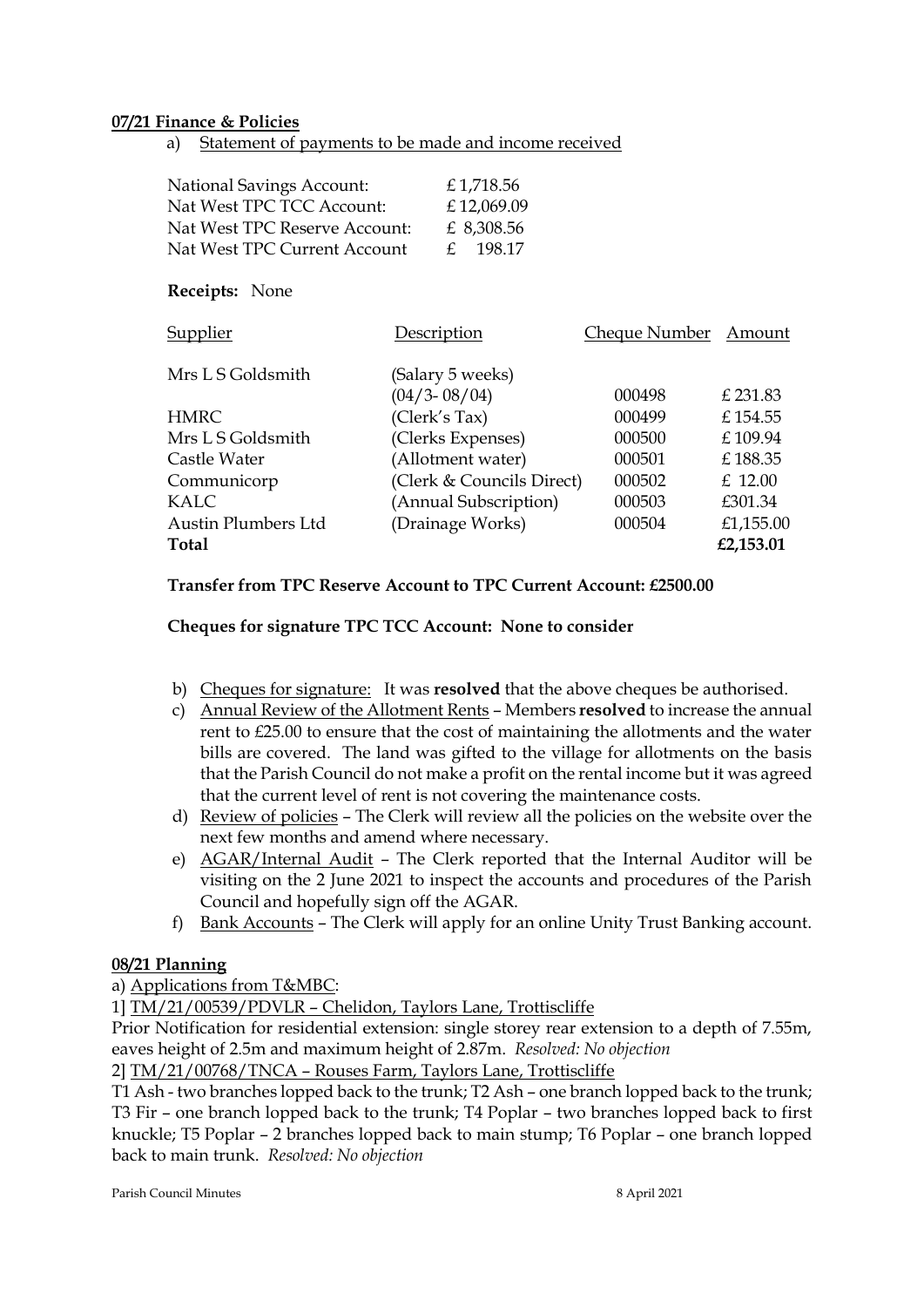b) Applications received after distribution of the agenda: None to consider

c) Approvals

1] TM/21/00048/FL – Coldrum House, Coldrum Lane, Trottiscliffe

Construction of ground floor front infill addition and first floor front extension in place of balcony

2] TM/21/00313/FL – White Gables, Church Lane, Trottiscliffe

Demolition of existing garage and construction of part single storey, part double storey side and rear extension incorporating enlargement of existing side roof dormer

d)Refusals: None to consider

e) Withdrawn applications: None to consider

f) Planning Appeals: None to consider

g)Other Planning Issues

Becketts, Pinesfield Lane – Members agreed to monitor the works taking place at the property Bramble Park – local knowledge suggests that the property has now been sold as a domestic residence.

The Clerk was asked to report the difficulties with downloading plans from the T&MBC planning portal which have been experienced in recent weeks

# **09/21 Highways, Footways and Footpaths**

1] Reported Faults

i) Traffic calming - Works were due to take place to the speed hump table at the junction of Taylors Lane and Church Lane in March. The Clerk will follow up on this.

2) New faults to be reported

i) Potholes – KCC is investing £11million in repairing potholes and Members were pleased to see that several potholes in the village have been marked up for a repair.

ii) Pilgrims Way – Members noted that KCC has removed a number of trees along Pilgrim's Way to support the long term management of this special habitat and landscape. Old Chalk New Downs is a Heritage Lottery Funded Project run by KCC who have been working with the Birling Estate to support them in managing this valuable chalk grassland habitat on the escarpment. The trees have been removed to widen the trackway to allow access for grazing animals.

iii) Footpath MR187 – The Clerk was asked to report that the decking on the footpath at Whttakers cottage needs attention. The Clerk was asked to find out if the landowners for this section of the footpath have reached any decision about diverting the footpath.

3] Highways Improvement Plan – Due to resourcing and the volume of parish councils, KCC is only able to offer assistance in delivering approximately one feasible highway scheme, per parish, per year. Members **resolved** to request the support of KCC in installing four village gatways as the highways project for this year. The Parish Council has limited funds available this financial year and thanked the Chairman of the Village Hall Committee who suggested they may be able to help fund the project.

# **10/21 Open Spaces, Recreation Ground and Allotments**

1] Recreation Ground and playground – The Clerk reported that Four Seasons has completed the remaining remedial works to the playground equipment. The Clerk was asked to find out the code for the new padlocks. Two swings will need to be replaced shortly and the Clerk will obtain a quote for their replacement.

2] Allotments – The Clerk agreed to take on the project of obtaining a quote for a standpipe and meter to the boundary of the community farm.

3] Trottiscliffe School Update – There was no update